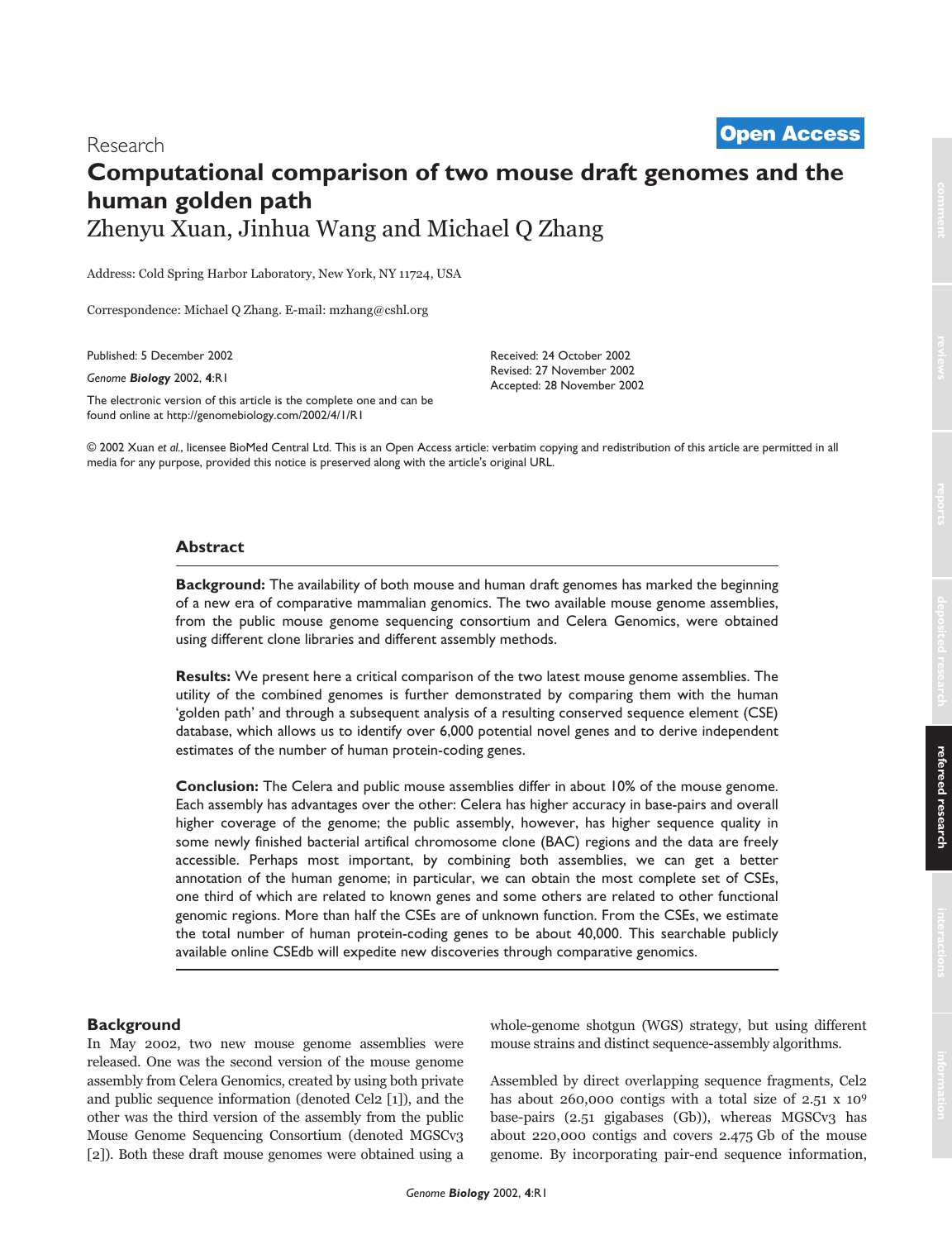Cel2 and MGSCv3 contain around 47,000 scaffolds and around 43,000 supercontigs, respectively. After using physical map information, such as sequence-tagged sites (STSs), 20 mouse chromosomes were constructed together with an 'unassigned' chromosome called chromosome UA in Cel2 and chromosome Un in MGSCv3. The total sizes of these chromosomes in Cel2 and MGSCv3 are about 2.62 Gb and 2.59 Gb, respectively. The gaps in these chromosomes occupy 4.1% of genome in Cel2 and 4.5% in MGSCv3. The average size of the contigs, gaps and scaffolds/supercontigs of both the genome assemblies are comparable (data not shown).

## **Results**

## **Comparison of the two mouse assemblies**

To compare the coverage and accuracy of Cel2 and MGSCv3, we used BLAT [3] to compare 8,434 mouse mRNA sequences in the RefSeq database of the National Center for Biotechnology Information (NCBI) ([4], 12 April, 2002) with these assemblies. As a basis for comparison, we determined the numbers of mRNAs that have more than 50%, 80%, 90% and 97% of base-pairs that match in both Cel2 and MGSCv3, in one assembly only, or in neither assembly (Figure 1). Although most mRNAs could be matched with both assemblies, there were some mRNAs that could be matched well in only one assembly. We also found that more mRNAs had higher percentage matches in Cel2 than in MGSCv3 (that is,  $> 97\%$ ). As a further test, we especially investigated how well long mRNAs can be matched to each assembly. The 10 longest mRNA sequences are all matched well with both assemblies, except for the piccolo (Pico) gene (coding for a presynaptic cytomatrix protein): paradoxically, it is matched in chromosome 12 in Cel2 and in chromosome 5 in MGSCv3.

mRNA sequences can only be used to check the quality of assembly in the gene regions, and, for this, the accuracy can be determined only within exons. Therefore, we also used 39 newly finished mouse bacterial artificial chromosomes (BACs) with known chromosome locations (data from 14 May to 23 May, 2002 in NCBI daily updates) to test the coverage and accuracy of long continuous regions. Although all BACs matched at the correct chromosomal locations in both assemblies, MGSCv3 exhibited higher matching quality in these BAC regions. In MGSCv3, only two BACs had less than 90% coverage: AC087780 (74% in chromosome 1) and AC099773 (84% in chromosome 5) while four BACs in Cel2 had less than 90% coverage: AC090479 (11% in chromosome 18), AC023789 (85% in chromosome 4), AC021063 (86% in chromosome 18), and AC087115 (89% in chromosome 8). For the BAC AC090479, which has only 11% coverage in



#### **Figure 1**

Distribution of 8,434 mouse RefSeq mRNAs matched in Cel2 and MGSCv3. Four criteria, that more than 50%, 80%, 90% and 97% of base-pairs in one mRNA are matched, are used to count the number of mRNAs matched in: both assemblies; only in Cel2; only in MGSCv3; in neither of them. + indicates this mRNA is matched. - indicates this mRNA in MGSCv3 or Cel2 is not matched under the given threshold.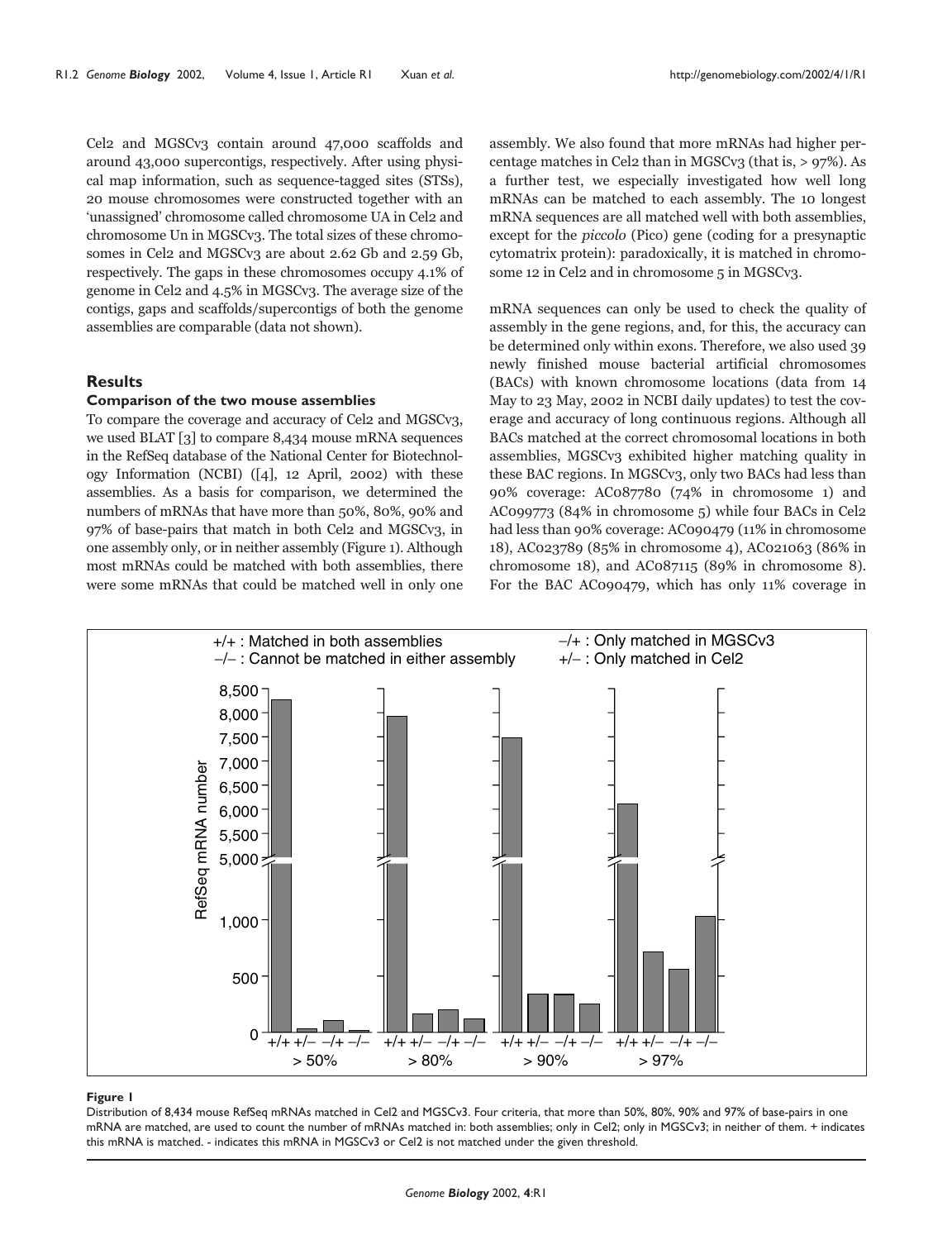Cel2, many of the matching genomic DNA fragments are in the UA chromosome at present. This is probably due to the fact that the BAC sequencing information that Cel2 used was released before July 2001. Therefore, MGSCv3 could have a better assembly in those regions where newer BAC information had been incorporated. Interestingly, these two assemblies show some complementary features. For example, BAC AC090479 was only 11% covered in Cel2 but 99% covered by chromosome 18 in MGSCv3, whereas BAC AC087780 had 74% coverage in MGSCv3 but 94% coverage in chromosome 1 in Cel2.

As well as using different assembly methods, Cel2 and MGSCv3 also used different mouse strains. This may also cause some slight differences when comparing mRNAs or BACs from different strains with Cel2 and MGSCv3.

From the above analyses of mouse mRNAs and BACs, we find some features that are complementary between MGSCv3 and Cel2. This complementarity partly originates from the fact that MGSCv3 used more BAC sequencing information, which produced higher sequence quality and coverage in the regions covered by sequenced BACs. However, the mRNA test indicates that the sequences in Cel2 are more accurate than sequences in MGSCv3 in gene regions. Thus, it is highly recommended that the two mouse genome assemblies be used in an integrated fashion rather than separately.

## **Comparison between the human genome golden path and the two mouse assemblies**

The human genome project is well into the finishing stage [5], providing the opportunity to compare the mouse and human genomes. Comparing the human genome with the mouse genome can greatly help our understanding of both genomes. We used the BLASTN program [6] to compare the December 2001 golden path freeze of the human genome, which is also NCBI build 28, with each mouse assembly. We first used RepeatMasker (A. Smit, unpublished work, and [7]), to mask the repeats in all the three genomes. With a fixed expect value (E-value) of 1.0e-1 we found 1,860,560 conserved sequence elements (CSEs) between the human and MGSCv3 genome assemblies and 1,737,297 CSEs between the human and Cel2. Each CSE includes one human genome segment and one matched mouse genome segment. The simplest cases, which we call 'univalent CSEs', are matches between unique human and mouse regions. However, there are some cases, which we call 'multivalent CSEs', where more than one mouse region matches the same human region, or conversely, more than one human region matches a mouse region. For all multivalent CSEs, we chose the longest matches, and added them to univalent CSEs to make a new set, called 'primary CSE set'.

Table 1 shows the numbers of CSEs and the base-pairs covered in the human or mouse genomes in the following categories: all CSEs; human primary CSEs; mouse primary CSEs; and univalent CSEs. We can see that the CSEs from the Celera mouse assembly cover slightly more of the human genome than CSEs from MGSCv3 assembly. Although the numbers of univalent CSEs from two mouse assemblies are almost the same (about 415,000), 31,000 univalent CSEs could be identified in the human genome from MGSCv3 alone, while 31,194 were identified from Cel2. This indicates again that the majority of univalent CSEs are common between Cel2 and MGSCv3, yet some differences remain between these two assemblies. We then constructed an overall CSE set, which includes all CSEs found from both MGSCv3 and Cel2 (named as aCSE) and its human primary set (named as aCSE-hp). Figure 2a illustrates the length distribution of CSEs in set aCSE and aCSE-hp, and Figure 2b shows the plot of the percentage identity versus length of CSEs in set aCSE. Most of the CSEs show 80-95% identity between the human and mouse genomes. Very short CSEs overlap each other more frequently in the human or mouse genomes than long CSEs because they are more likely to happen by chance. At the  $E < 1.0e-1$  level, the average length of CSEs is 109 bp in the aCSE set and 151 bp in the aCSE-hp set. The shortest one is only 26 bp, and the longest one is 6,735 bp, which covers the human spastic ataxia of Charlevoix-Saguenay (sacsin) gene.

We compared the human genome regions covered by CSEs from Cel2 and MGSCv3 and found that about 90 megabases (Mb) (approximately 3% of the whole human genome) are covered by all CSEs. CSEs from Cel2 and MGSCv3 covered 97% and 95% of this 90-Mb region, respectively. Among them, 92% of the base-pairs were covered by both CSE sets. Figure 3 shows the distribution of CSE locations in each human chromosome. These results also suggest that the Celera mouse assembly has slightly higher coverage than MGSCv3 in the whole mouse genome.

#### **Table 1**

**Statistics of CSE numbers and base-pairs covered**

|                                                                                                | MGSCv3     |            | Cel <sub>2</sub> |  |
|------------------------------------------------------------------------------------------------|------------|------------|------------------|--|
| Number of CSEs                                                                                 | 1,860,560  |            | 1,737,297        |  |
| Number of human primary CSEs                                                                   | 552,900    |            | 561.534          |  |
| Number of mouse primary CSEs                                                                   | 543,178    |            | 543,658          |  |
| Human genome covered by primary<br>CSEs (bp)                                                   | 85,386,963 |            | 87,556,309       |  |
| Mouse genome covered by primary<br>CSEs (bp)                                                   | 82,812,007 |            | 84.214.212       |  |
| Number of human-mouse univalent CSEs                                                           | 415,079    |            | 415,168          |  |
| Human mouse univalent CSEs only found<br>in one mouse assembly, based on the<br>human location |            | 31,000     | 31,194           |  |
|                                                                                                |            |            | $MGSCv3 + Cel2$  |  |
| Number of human primary CSEs                                                                   |            | 590,632    |                  |  |
| Human genome covered by primary CSEs (bps)                                                     |            | 89.919.696 |                  |  |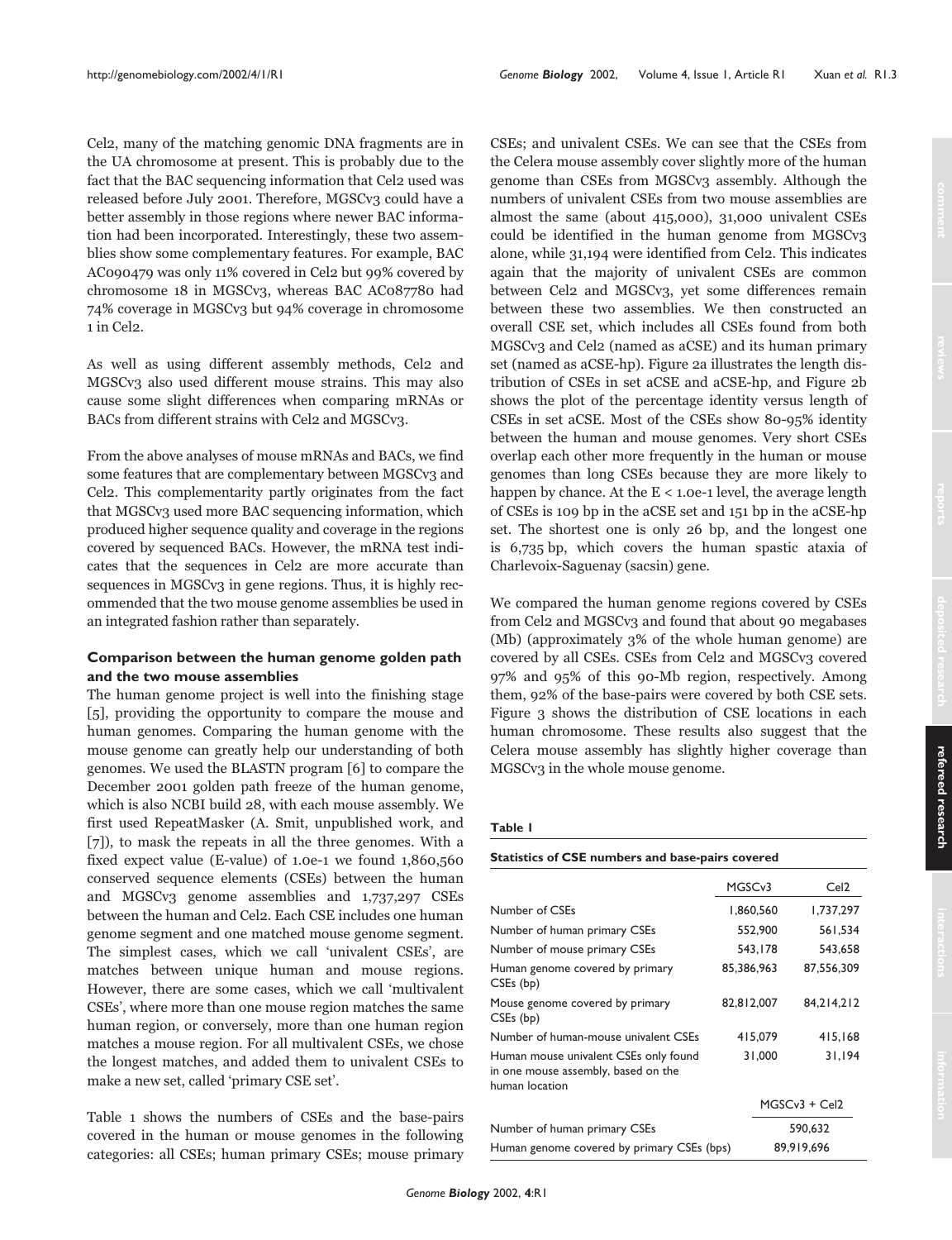

**Figure 2**

Length distribution and percent identity of CSEs. **(a)** Length distributions for all CSEs and all human primary CSEs. CSEs that are longer than 1,000 bp are binned together. **(b)** Plot of percent identity versus length of CSEs.

Cross-species sequence conservation information is widely used in current gene-prediction tools, such as TwinScan [8], SGP-1 [9] and SLAM (L. Patcher, personal communication). Lack of conservation information may decrease the prediction accuracy of these methods. The inconsistency of CSE locations in the human genome from the two different mouse assemblies suggests that, for reliability, it is advisable

to use both assemblies to search genes and to perform other functional analyses.

## **Functional analysis of CSEs**

Sequence conservation is usually related to functional regions of the genome, such as those comprising protein-coding genes, RNA genes and promoter regions. Using more complete conservation information, it may be possible to discover additional functional regions of the genome. In this section, we describe some salient features of the human CSEs.

## *CSEs in the human RefSeq genes*

We used the human RefSeq gene annotation from golden path December 2001 database to explore further the possible functional implications of these CSEs. The locations of CSEs in the human genome were compared with a total of 14,653 RefSeq gene structures. We found that 94.9% of these genes and 81% of all exons (139,694) are covered by the CSEs in aCSE-hp (data not shown). These CSEs also cover 57.2% of the base-pairs in the exon regions. Coding regions (CDS) have a higher degree of CSE coverage (77.7% at the nucleotide level) than  $5'$  untranslated regions  $(5'$  UTRs)  $(24%)$  and 3' UTRs  $(18%)$ . In addition, 35.3% of the CSEs are located within RefSeq gene regions. Of these, 19.3% are exon-related, 14.8% are intron-related, and 1.2% are 'alternative exon'-related (that is, the location of the CSE in the human genome is in an intron region according to one mRNA transcript, but in an exon region according to another mRNA transcript). Here, the relationship between a CSE and an exon or an intron is defined by the location of the middle point of the CSE. Clearly, most of the RefSeq genes have at least one CSE hit.

# *CSEs in the known and predicted members of ETS-domain protein family*

To determine whether CSEs are found within regions encoding conserved protein motifs, we examined the relationship of CSE locations and the protein-domain of a large gene family (the ETS-domain family) found by our GeneFamilyScan software (GFScan [10], Table 2). For all known human members in this gene family, only one (TEL2) has no CSE hit. Additionally, all five newly identified potential human ETS-domain genes have CSE hits in the corresponding motif regions. Remarkably, for the novel gene corresponding to Ensembl [11] predicted transcript ENST00000299272, we found a mouse ETS-domain gene (Spi-C), which shares 67% protein sequence identity with the human predicted transcript. Hence, the existence of CSEs within a protein-domain region can help to find other related novel genes.

## *CSEs in intronic regions of known genes*

To investigate the possible function of CSEs in intronic regions, we examined a subset of intronic CSEs. The ten longest intronic CSEs (see Supplementary Table 1 in the additional data files) within known human genes, including RefSeq genes and other genes with known mRNA sequences,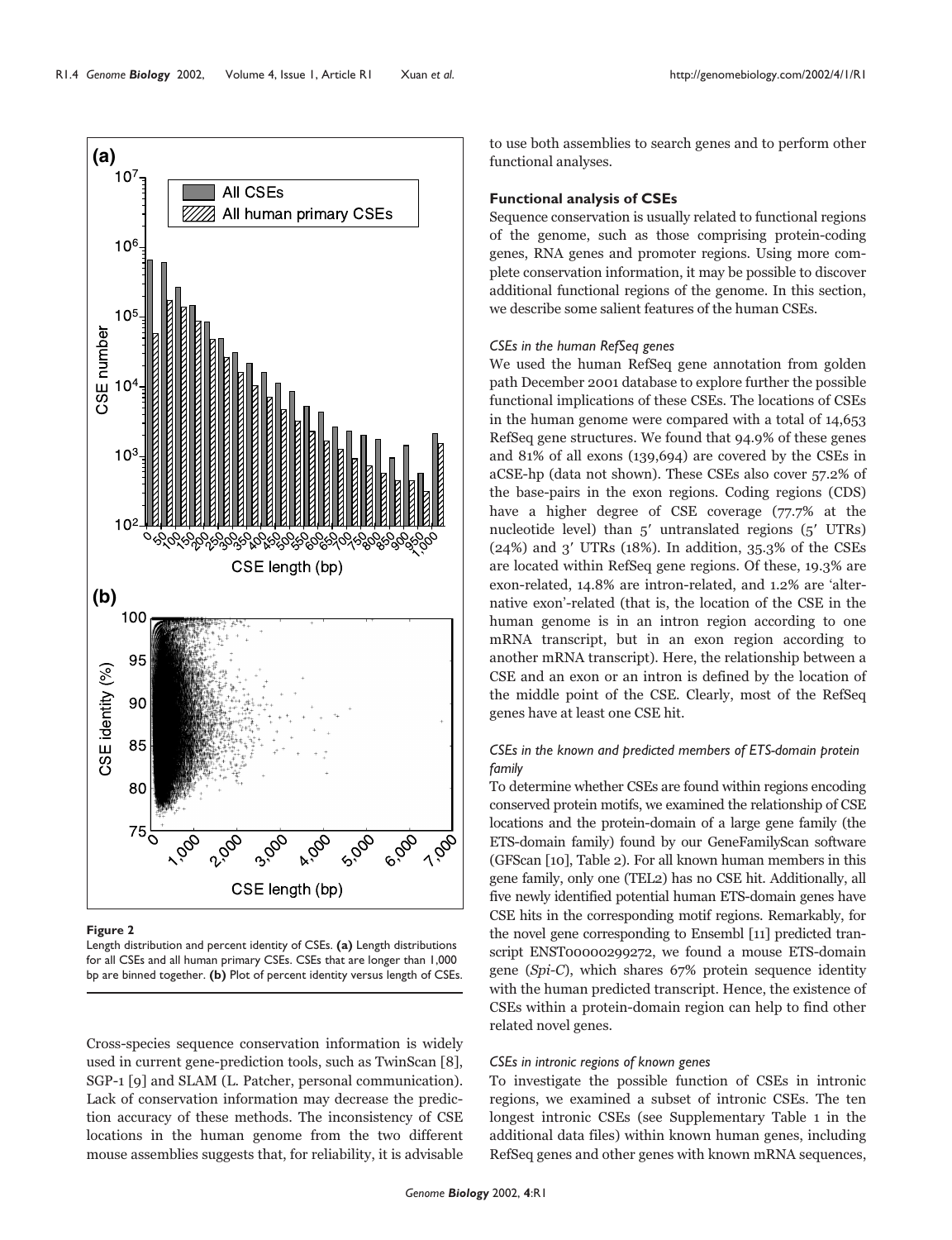

Distribution of the human genome location density of Ensembl genes and CSEs from Cel2 and MGSCv3. Every 1-Mb region that has more than 1.7% basepairs in the exon regions of an Ensembl gene is displayed as a black bar in the middle. A 1-Mb region is displayed as a bar if its CSE coverage is higher than 3%. The left-hand bars show the CSEs from MGSCv3 (green) and the right-hand bars show the CSEs from Cel2 (red). (Ensembl genes' information was obtained from [12]). As examples, the UCSC human genome tracks combined with our CSEs tracks are displayed in two rectangles with arrows pointing to one region where many CSEs found from Cel2 are located, and another region where many CSEs found only from MGSCv3 are located.

were further examined and compared with the human golden path annotation [12]. Our analysis indicates that many long intron-related CSEs may actually be alternative exons. For example, we found that nine of these ten CSEs have spliced or unspliced human expressed sequence tag (EST) matches. Some of them also shared similarity with mouse mRNAs. There was only one CSE for which we could not get any functional information (CSE ID is chr1c\_0024330, it is located at human chr1:246028930-246030945 in an intron region of a novel gene with mRNA accession number AL122093.)

*CSEs, genes and transcriptional activity in human chromosome 22*  To investigate whether the density of CSEs correlates with gene density and resulting transcriptional activity, we chose to examine chromosome 22, a well-finished and annotated chromosome, more closely. We calculated the density of base-pairs in the CSEs and Sanger Center annotated exons in chromosome 22 separately. The distributions of these densities are consistent across the length of the whole chromosome (Figure 4), except one region around 21-22 Mb. The average length of the exons in this 1-Mb region is 247 bp, which is shorter than the average length of all exons in chromosome 22 (302 bp). Although the average CSE length is shorter than 247 bp, some very short conserved regions still cannot be covered by CSEs, which causes the difference of the base-pair densities between CSEs and exons in this region. To further investigate this discrepancy, we used data collected by Affymetrix. From Affymetrix oligonucleotide array data [13], we obtained the density of the base-pairs around all positive probes in this chromosome. The density distribution of base-pairs in CSEs is more consistent with that in exons than that in oligonucleotide probe regions for this chromosome. This indicates that the Affymetrix oligonucleotide array detected more transcripts that are less conserved compared to the known exons, especially those transcripts toward the end of the chromosome.

## *CSEs between known genes*

Many long CSEs that are located in the intergenic regions between the known human genes were also scrutinized against ESTs and genes in other species. Although two of the five longest intergenic region CSEs were determined to be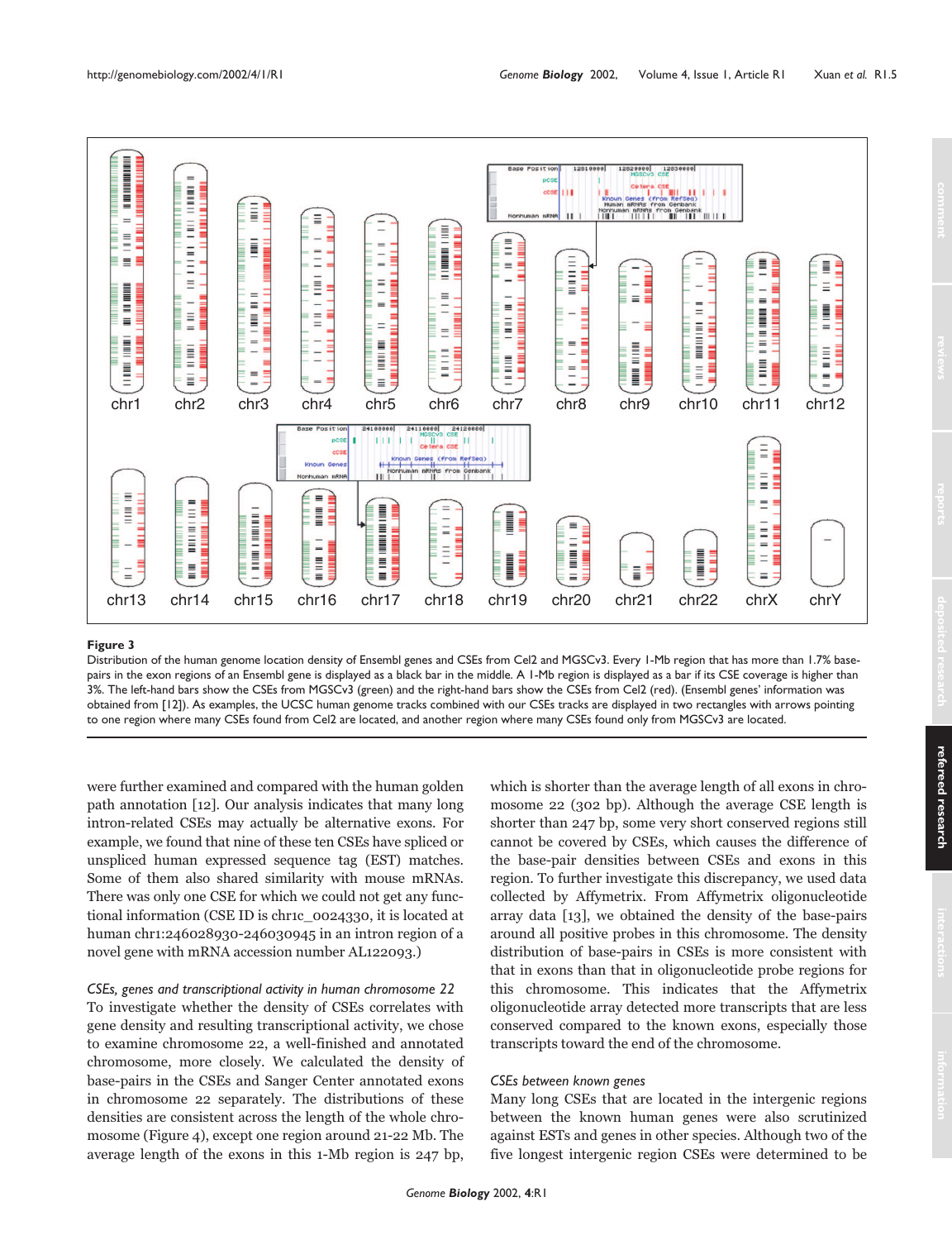#### **Table 2**

#### **ETS-domain genes' location and related CSEs**

| Human genome location     | Human gene             | <b>Related CSEs</b> | Mouse gene |  |  |
|---------------------------|------------------------|---------------------|------------|--|--|
| chr1:210860086-210860134  | ELK4                   | Chrlc_0005362       | Sapla      |  |  |
| chr1:156788585-156790244  | ETV3/PEP1              | Chrlc_0104026       |            |  |  |
| Chrlc_0103962             | Pel                    |                     |            |  |  |
| chr1:156753621-156753914  | ENST00000239810*       | Chrlc_0104167       |            |  |  |
| Chrlc_0103959             |                        |                     |            |  |  |
| chr2:218742679-218742727  | FEV                    | Chr2c 0009719       | mPet-1     |  |  |
| chr6:46207850-46207898    | TEL <sub>2</sub>       |                     |            |  |  |
| chr7:6597152-6597200      | <b>ETVI</b>            | Chr7c_0058663       | Etv-1/Er81 |  |  |
| chr7:64780186-64780234    | ENS00000297422*        | Chr7c_0032792       | Gabp       |  |  |
| chr11:134075280-134075328 | <b>ETSI</b>            | Chr11c_0058817      | Ets-1      |  |  |
| chr11:133727180-133727228 | <b>FLII</b>            | Chr11c_0058489      | Fli-1      |  |  |
| chr11:34407740-34407788   |                        |                     |            |  |  |
| chr12:12284048-12284096   | ETV <sub>6</sub>       | Chr12c_0058396      | ETV6/Tel   |  |  |
| chr12:12396310-12396358   | C12000289 <sup>+</sup> | Chr12c_0058397      |            |  |  |
| chr12:97911097-97911145   | ELK3                   | Chr12c_0031833      | $E$ Ik-3   |  |  |
| chr12:104562931-104562979 | ENST00000299272*       | Chr12c_0038845      | $Spi-C$    |  |  |
| chr19:51415380-51415428   | ETV2/ER71              | Chr19c_0149961      | Etsrp71    |  |  |
| chr19:67794768-67794816   | <b>SPIB</b>            | Chr19c 0199661      | Spi-B      |  |  |
| chr19:58654497-58654933   | <b>ERF</b>             | Chr19c 0189501      |            |  |  |
| Chr19c 0189572            | Erf                    |                     |            |  |  |
| chr19:58976760-58977199   | ENST00000270081*       | Chr19c_0189538      |            |  |  |
| Chr19c_0189495            |                        |                     |            |  |  |
| chr21:36771224-36771272   | ETS <sub>2</sub>       | Chr21c_0005326      | $Ets-2$    |  |  |
| chr21:23715872-23720136   | <b>GABPA</b>           | Chr21c_0000791      |            |  |  |
| Chr21c_0000793            | Gabp                   |                     |            |  |  |
| chr21:36332246-36332294   | ERG                    | Chr21c_0005320      | Erg        |  |  |
| chrX:45072030-45072078    | <b>ELKI</b>            | chrXc_0011713       | Elk-I      |  |  |

\*Predicted gene in Ensembl database [11]. †Gene predicted by FGENESH [21].

pseudogenes, two others appeared to be gene-related. CSE chr9p\_0053719 is located in the 17707984-17709816 region of human chromosome 9. In the corresponding mouse region, transcript mCT3199 was predicted in the Celera database and a zinc-finger protein basonuclin-like gene (XM\_143875) was also annotated by NCBI. CSE chr6p\_0056662 (human location: chr6: 51140014-51141656) also overlaps one annotated novel gene, dJ402H5.2 in NCBI. Of these five CSEs, only CSE chr6p\_0077382 does not have any annotation information. However, we found a genomic region in the rat genome that matches the human location (chr6:105053471-105055327) with 94% identity, which is not much lower than 95% within this CSE. Even in the well-finished and annotated human chromosomes, such as 20 and 22, some long intergenic region CSEs can still be found. Some of them are pseudogenes, while

others appear to be related to novel genes. For example, in the human genomic region around CSE chr20p\_0001494, a novel gene is predicted by GenomeScan [14] in NCBI (XM\_104356), but is not otherwise confirmed. In the whole human genome, we found 6,259 NCBI-annotated novel human gene models that are covered by at least one CSE. Although we do not know the clear functions for these novel gene-related CSEs, they obviously deserve immediate experimental verification.

## *CSEs in promoter regions*

It is probable that many CSEs located in promoter regions contain cis-regulatory elements. For example, transcription factor 8 (TCF8) can repress interleukin 2 (IL2) expression by binding to a negative regulatory element 100 bp upstream of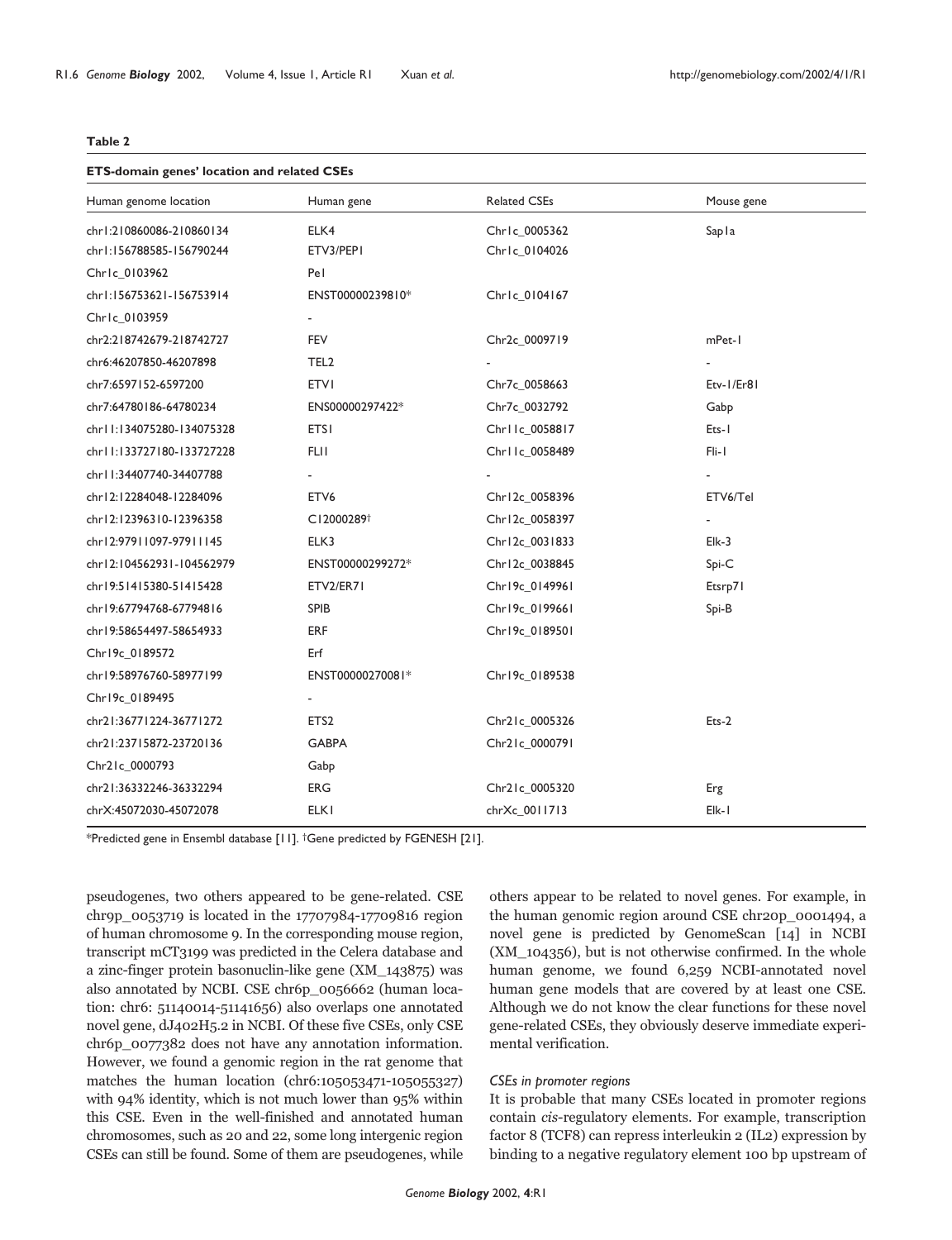

Density distribution of base-pairs in CSEs, Sanger Center annotated exons and positive oligonucleotide probes in human chromosome 22. Density is calculated by counting the number of base-pairs in CSEs, exons and positive probes within a 57-kb window.

the IL2 transcription start site [15]. We found that this promoter region is hit by our CSE chr4p\_0043880 (its human location is chr4: 124039778-124040406). In a separate study, we are systematically investigating how to incorporate CSE information into promoter analysis.

## *CSEs in RNA genes*

We found that 439 CSEs are related to non-translated RNA genes (from golden path April 2001 human genome annotation), such as ribosomal RNA, microRNA, small nucleolar RNA (snoRNA), and the like. For example, Z30 small nucleolar RNA [16] (accession number: AJ007733), located at human chr17: 34803858-34803954, is a methylation guide molecule for U6 snRNA. The whole genomic DNA region of Z30 is hit by our CSE chr17p\_0010358 (human location: chr17: 34803845-34803959). By checking the corresponding mouse genome location of this CSE, we discovered the corresponding mouse Z30 gene (accession number: AJ007734). Therefore, genomic sequence conservation between different species can effectively facilitate the discovery of RNA genes.

## *CSEs and human genomic segment duplication*

Multivalent CSEs can be used to find genomic segment duplication because these CSEs that hit once in one genome hit multiple times in the other genome. We used CSEs of length greater than 100 bp found by BLAST with E value < 1.0e-10 from MGSCv3 to analyze human genomic sequence duplication. As an example, we used one type of multivalent CSEs, in which a mouse region can match two separate human regions, to find doublet duplications in the human genome relative to the mouse genome. The human and mouse regions in some of these type of CSEs are located in the genomes with the same order. In this case, we can link them together and collect a pair of human genome segments and one mouse genome segment. With length constraint of these segments  $(> 10 \text{ kb})$ , we found 451 pairs of human segments and their corresponding 451 segments in the 19 mouse autosomal chromosomes. We defined a pair of human segments as doublet duplication when the segment length difference is less than 10% of the shorter one. For all 451 doublet duplications, the identity between two human segments varies from 37% to 100%, whereas the length of segments varies from 10 Kb to 257 Kb (the data are available in our ftp server [17] and Supplementary Table 2 in the additional data files). Because there may have been much artificial duplication in the human working draft sequences due to misassembly, we checked those 451 human duplication segments against the newest human genome assembly (NCBI human build 30), which has only become available very recently. We found that only 79 duplications exist according to this updated assembly, as shown in Figure 5. As the known repeats in both genomes were masked before we constructed CSEs, these doublet duplications in the human genome may point to either true expansion regions or further assembly errors. As we have limited the length of the duplication regions to longer than 10 kb, and the length difference between two duplicated regions to less than 10%, these pairs of human regions look more like direct duplications of genomic DNA than a pseudogene. But their true identity may require experimental verification. We are trying to use CSEs to find more expansion or contraction regions in the human and mouse genomes.

Although many CSEs are related to different functional regions in the genome, more than half of all CSEs are still mysterious. Experimental approaches and further theoretical characterizations are needed to discover the function of these conserved elements. All the CSEs and their available functional information are accessible and searchable in our CSEdb, which may be accessed through the genome browser link at [18].

## **Human gene number estimation by human-mouse comparison**

We analyzed the correlation between CSE number and chromosome length. We found that they are not correlated very well (see Supplementary Figure 1 in the additional data files). From Figure 3, we found that most human regions with high Ensembl gene density also have high CSE density, although some regions may lack this kind of correlation, probably because of the divergence between the human and mouse. Together with the statistics of the RefSeq genes, in which most RefSeq genes have at least one CSE hit (see RefSeq data above), we believe that it is more meaningful and accurate to estimate protein-coding gene number from CSEs instead of from chromosome length. Because human chromosomes 20, 21 and 22 have been finished and annotated, we used the number of CSEs and protein-coding genes in these three chromosomes and the number of total CSEs to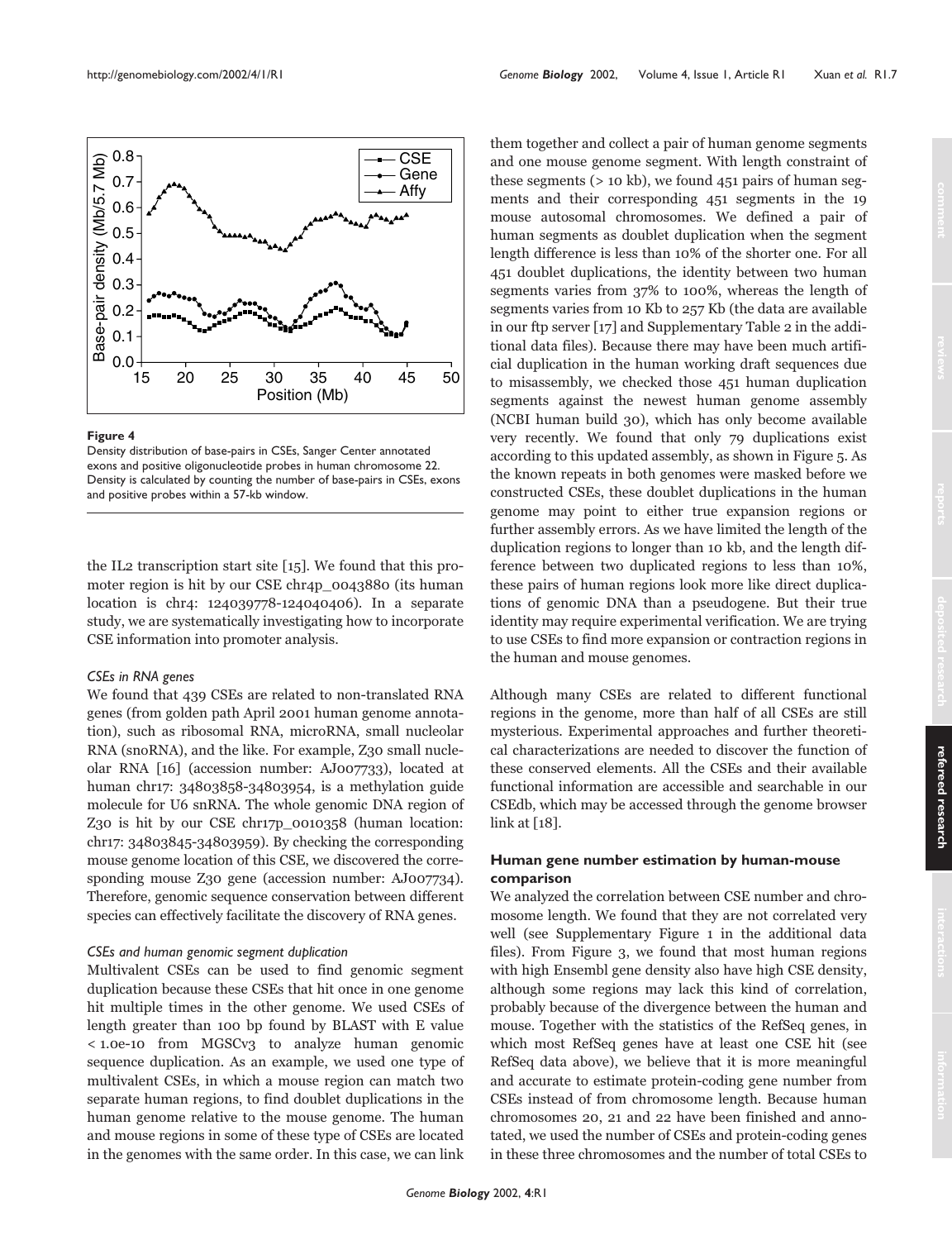

The human doublet duplications and their matched mouse segments. Each green bar is a mouse chromosome, labeled with the chromosome name. The human chromosomes are shown as gray bars with the name above or under the bars. Each black vertical bar represents a mouse or human segment. The red or blue line between two vertical bars means a match relationship, where red and green mean that separate human segments match the same mouse segment. The horizontal length of the bar is proportional to the sequence length. Only segments related to the mouse autosomal chromosomes and the human duplications found in NCBI human genome build 30 are shown.

estimate: first, the number of the human and mouse homologous genes that share at least one CSE; and second, the total number of the human genes. By our estimates, the total number of human protein-coding genes is 37,000, of which 30,000 are related to mouse through a CSE. The estimated number of all human genes at different E-values is almost constant. The estimated homologous gene numbers increased with increasing E-value as expected (Figure 6).

# **Materials and methods BLAT search**

BLAT was used to match all mouse mRNA sequences and BAC sequences to both mouse assemblies with the default parameter setting. As the chromosome information is known for each BAC, we only calculated the coverage of BAC by the corresponding chromosome in order to check the accuracy of the assembly.

## **BLAST search**

The BLAST comparison of the human golden path with Cel2 and MGSCv3 mouse genome assemblies were finished on an 80-CPU LINUX cluster in 4 days. NCBI BLAST was used with different E-values as the threshold (1.0e-10, 1.0e-4, and 1.0e-1) in this project. We found that 1.0e-1 appeared to be the best parameter for covering both gene-related and noncoding CSEs, because the average length of exons is about 150 bp and that of regulatory elements is much shorter. Another reason to choose 1.0e-1 is that we can use only those more highly significant CSEs if needed. The CSE number is super-exponentially decreased when increasing the significance from 1.0e-1 to 1.0e-10. The other options of BLAST use default settings.

# **Density of base-pairs in CSEs**

The density of base-pairs in CSEs or Sanger Center annotated exons is calculated by counting the number of base-pairs in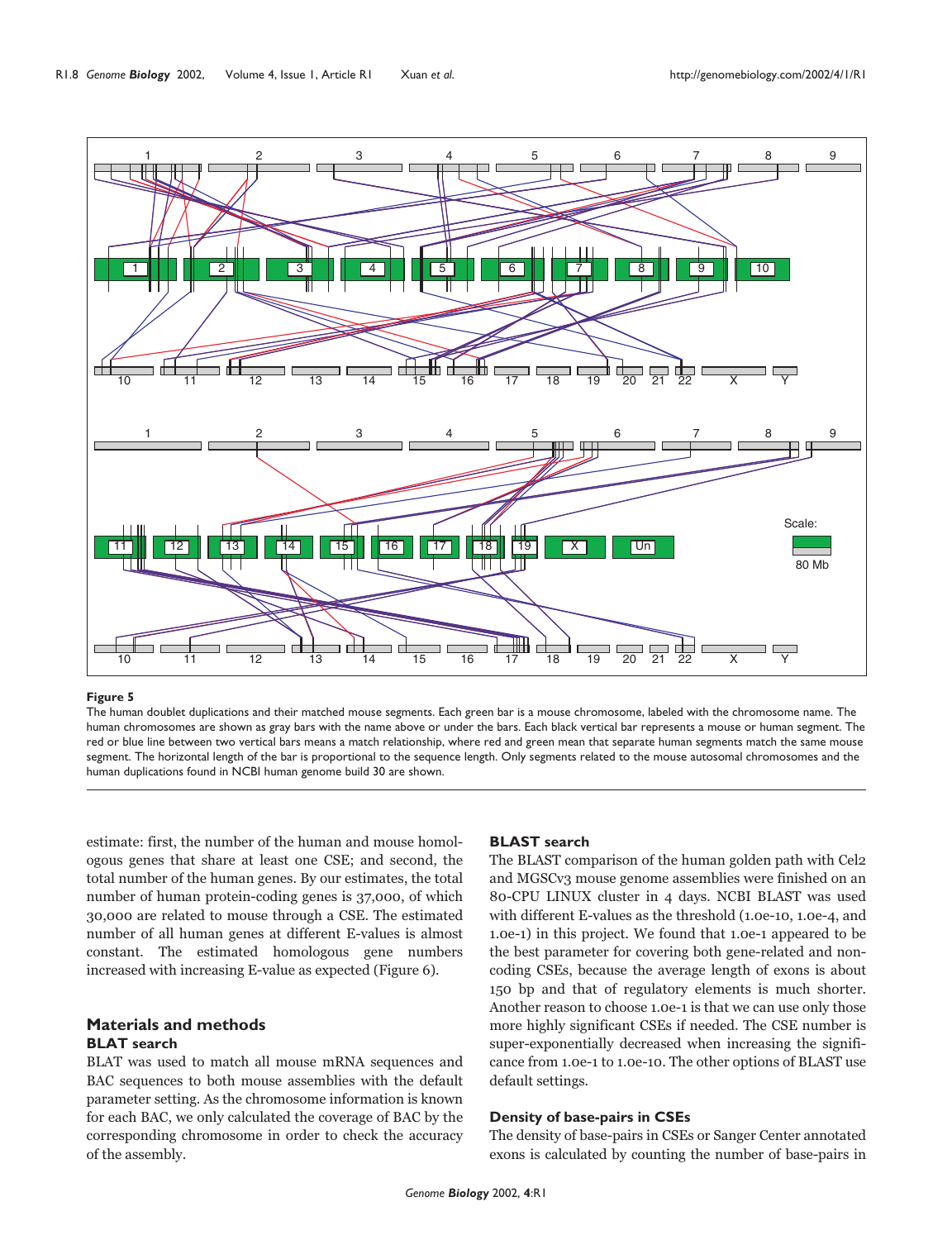

Estimated gene number at different E-values. The upper curve displays the estimated numbers of all human genes, and the lower curve shows the numbers of the human-mouse homologs defined by shared CSEs.

CSEs or exons within every 5.7-Mb window. This 5.7-Mb window is slided 57 kb in each step. Oligonucleotide array data was downloaded from the University of California Santa Cruz golden path server. The probe whose score is higher than 80 in at least one cell line is regarded as the positive probe. The following 35 base-pairs of the positive probes are counted to calculate the base-pair density in a 57-kb window [13].

## **Pseudogene test**

To test whether a human region in a CSE encoded a pseudogene, we used the human genomic DNA region of this CSE to search the whole human genome with BLAT. If this continuous human region contained internal splice sites like a cDNA, we regarded this region as a potential pseudogene location.

## **Gene number estimation**

Estimation of the number of human protein-coding genes and of human-mouse homologs is based on two assumptions. As the only training data at present are three finished human chromosomes, (chromosomes 20, 21 and 22), the first assumption is that the percentage of the gene-related CSEs in three finished chromosomes is approximately the same as the percentage in the whole genome. The second assumption is that the average CSE number per gene calculated in the three finished chromosomes is approximately the same as in the whole genome. Under these assumptions, we could estimate the total number of human-mouse homologous genes  $(nGENE_{hm})$  from the total number of CSEs in a CSE-hp  $(nCSE_{a-hn})$  set, the number of human primary CSEs in three finished chromosomes ( $nCSE_{3chr-hp}$ ) and the total genes in these three chromosomes covered by CSEs ( $nGENE<sub>c</sub>$ ):

$$
nGENE_{hm} = \frac{nCSE_{a\text{-}hp} \text{ * } nGENE_c}{nCSE_{gchr\text{-}hp}}\ .
$$

And the total number of human genes  $(nGENE_h^m)$  could be estimated by:

$$
nGENE_h^m = \frac{nCSE_{a\text{-}hp} * nGENE_{gchr}}{nCSE_{gchr\text{-}hp}},
$$

where  $nGENE_{schr}$  is the total number of annotated genes in chromosomes 20, 21 and 22, which is equal to 1,595 (the overlapping genes were only counted once and non-coding genes are not counted) from the present data. Of these, 1,291 are covered by CSEs and the total number of human primary CSEs within these three chromosomes is 25,578. Thus, we obtain the total number of human-mouse homologous genes as  $590,675$  x  $(1,291/25,578) = 29,813$  at E-values less than 1.0e-1, and the total number of human genes is therefore estimated as 590,675 x (1595/25578) = 36,833.

We also tried to use information from these three chromosomes to estimate gene number separately, and got the mean number 35,322 with a standard deviation of 9,705.

## **Availability**

Data concerning 6,259 novel genes are available from [19] and from the CSEdb browser at [18]. The human duplicated segments data is available from [20].

## **Additional data files**

Supplementary tables listing the 10 longest intron-region CSEs and 396 mouse genomic segments and their matched human segment pairs, and a figure showing the correlation between portions of CSEs and chromosome length of one chromosome in the whole genome are available as additional data files with the online version of this paper.

#### **Acknowledgements**

We thank Celera Genomics for producing and providing the access to the Cel2 data, and the Public Mouse Consortium for producing and NCBI for providing the access to the MGSCv3 data. We thank Jim Kent for providing BLAT, and L. Stein, G. Hannon, M. Wigler and E. Lander for critical reading of the manuscript. We thank Michelle Carmell for helping to proofread. Rackable kindly provided us with a powerful Linux cluster and Vsevolod (Simon) Ilyushchenko gave superb system support. We also thank members of the Zhang lab for numerous discussions. This work was supported by NIH grants.

#### **References**

- 1. **Celera Genomics** [http://www.celera.com]
- 2. **Ensembl mouse genome server** [http://mouse.ensembl.org]
- 3. Kent WJ: **BLAT-The BLAST-like alignment tool**. *Genome Res* 2002, **12:**656-664.
- 4. **NCBI RefSeq database website** [http://www.ncbi.nlm.nih.gov/LocusLink/refseq.html]
- 5. International Human Genome Sequencing Consortium: **Initial sequencing and analysis of the human genome.** *Nature* 2001, **409:**860-921.
- 6. Altschul SF, Gish W, Miller W, Myers EW, Lipman DJ: **Basic local alignment search tool.** *J Mol Biol* 1990, **215:**403-410.